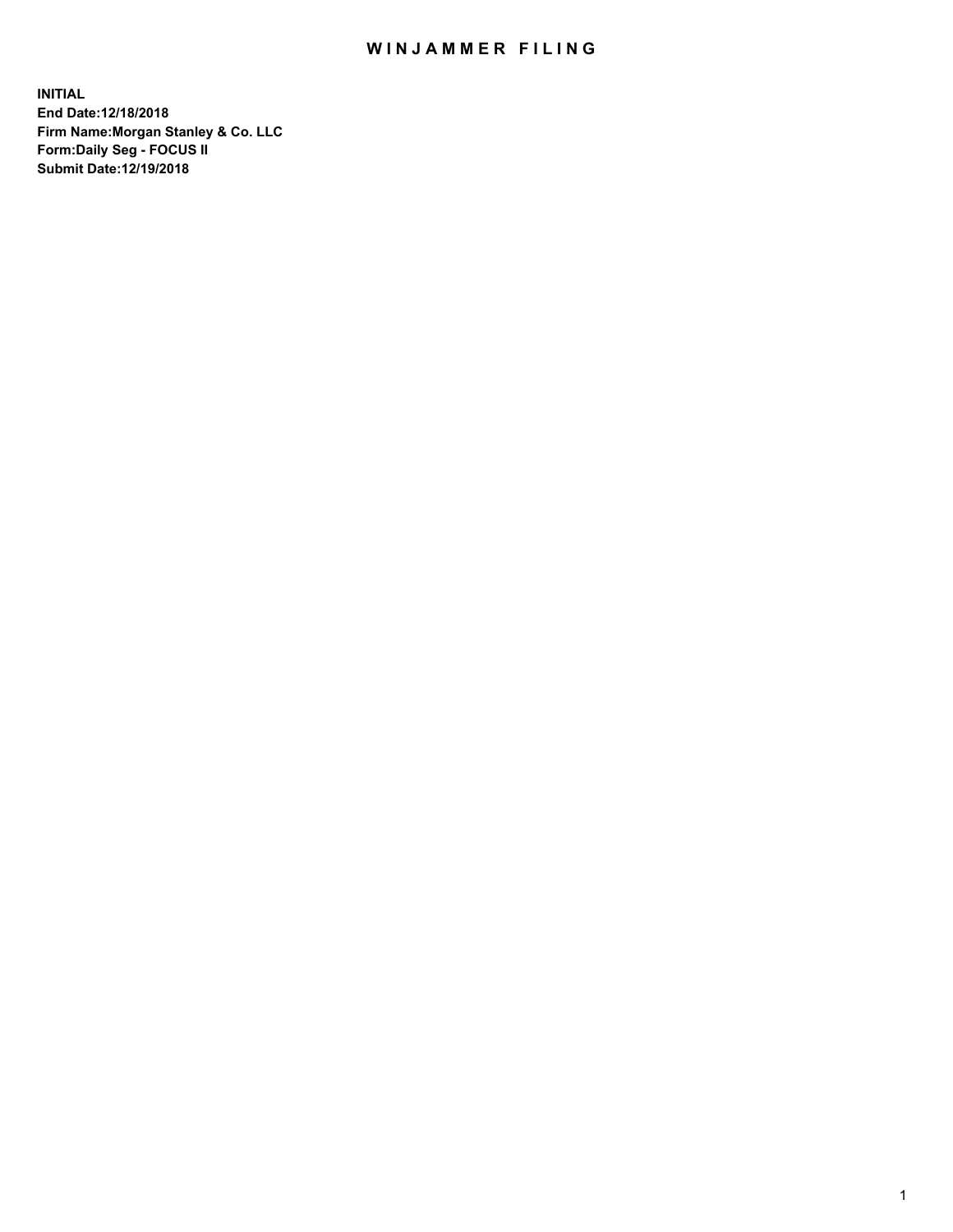**INITIAL End Date:12/18/2018 Firm Name:Morgan Stanley & Co. LLC Form:Daily Seg - FOCUS II Submit Date:12/19/2018 Daily Segregation - Cover Page**

| Name of Company                                                                                                                                                                                                                                                                                                               | Morgan Stanley & Co. LLC                                    |
|-------------------------------------------------------------------------------------------------------------------------------------------------------------------------------------------------------------------------------------------------------------------------------------------------------------------------------|-------------------------------------------------------------|
| <b>Contact Name</b>                                                                                                                                                                                                                                                                                                           | <b>Ikram Shah</b>                                           |
| <b>Contact Phone Number</b>                                                                                                                                                                                                                                                                                                   | 212-276-0963                                                |
| <b>Contact Email Address</b>                                                                                                                                                                                                                                                                                                  | Ikram.shah@morganstanley.com                                |
| FCM's Customer Segregated Funds Residual Interest Target (choose one):<br>a. Minimum dollar amount: ; or<br>b. Minimum percentage of customer segregated funds required:% ; or<br>c. Dollar amount range between: and; or<br>d. Percentage range of customer segregated funds required between:% and%.                        | 280,000,000<br><u>0</u><br><u>00</u><br>0 <sup>0</sup>      |
| FCM's Customer Secured Amount Funds Residual Interest Target (choose one):<br>a. Minimum dollar amount: ; or<br>b. Minimum percentage of customer secured funds required:%; or<br>c. Dollar amount range between: and; or<br>d. Percentage range of customer secured funds required between:% and%.                           | 140,000,000<br><u>0</u><br>0 <sub>0</sub><br>0 <sub>0</sub> |
| FCM's Cleared Swaps Customer Collateral Residual Interest Target (choose one):<br>a. Minimum dollar amount: ; or<br>b. Minimum percentage of cleared swaps customer collateral required:%; or<br>c. Dollar amount range between: and; or<br>d. Percentage range of cleared swaps customer collateral required between:% and%. | 92,000,000<br><u>0</u><br>0 Q<br>00                         |

Attach supporting documents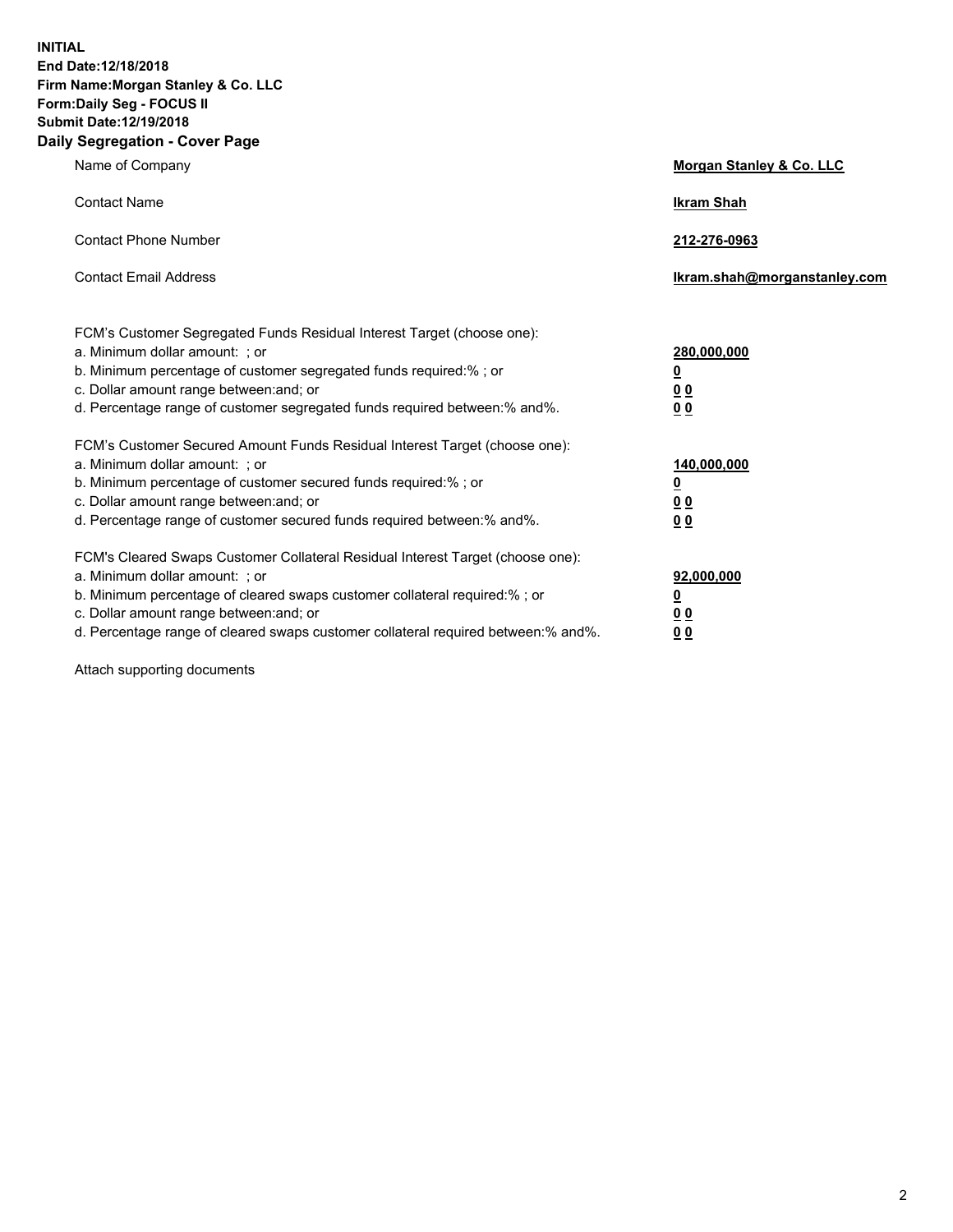## **INITIAL End Date:12/18/2018 Firm Name:Morgan Stanley & Co. LLC Form:Daily Seg - FOCUS II Submit Date:12/19/2018**

## **Daily Segregation - Secured Amounts**

Foreign Futures and Foreign Options Secured Amounts Amount required to be set aside pursuant to law, rule or regulation of a foreign government or a rule of a self-regulatory organization authorized thereunder

- 1. Net ledger balance Foreign Futures and Foreign Option Trading All Customers A. Cash **3,725,072,419** [7315]
	- B. Securities (at market) **2,057,495,557** [7317]
- 2. Net unrealized profit (loss) in open futures contracts traded on a foreign board of trade **-836,313,480** [7325]
- 3. Exchange traded options
	- a. Market value of open option contracts purchased on a foreign board of trade **7,348,812** [7335]
	- b. Market value of open contracts granted (sold) on a foreign board of trade **-8,638,847** [7337]
- 4. Net equity (deficit) (add lines 1. 2. and 3.) **4,944,964,461** [7345]
- 5. Account liquidating to a deficit and account with a debit balances gross amount **295,158,232** [7351] Less: amount offset by customer owned securities **-292,651,850** [7352] **2,506,382**
- 6. Amount required to be set aside as the secured amount Net Liquidating Equity Method (add lines 4 and 5)
- 7. Greater of amount required to be set aside pursuant to foreign jurisdiction (above) or line 6.

## FUNDS DEPOSITED IN SEPARATE REGULATION 30.7 ACCOUNTS

- 1. Cash in banks
	- A. Banks located in the United States **385,805,323** [7500]
	- B. Other banks qualified under Regulation 30.7 **929,171,802** [7520] **1,314,977,125**
- 2. Securities
	- A. In safekeeping with banks located in the United States **124,125,480** [7540]
	- B. In safekeeping with other banks qualified under Regulation 30.7 **0** [7560] **124,125,480** [7570]
- 3. Equities with registered futures commission merchants
	-
	- B. Securities **0** [7590]
	- C. Unrealized gain (loss) on open futures contracts **-203,602** [7600]
	- D. Value of long option contracts **0** [7610]
- E. Value of short option contracts **0** [7615] **6,636,835** [7620]
- 4. Amounts held by clearing organizations of foreign boards of trade
	- A. Cash **0** [7640]
	- B. Securities **0** [7650]
	- C. Amount due to (from) clearing organization daily variation **0** [7660]
	- D. Value of long option contracts **0** [7670]
	- E. Value of short option contracts **0** [7675] **0** [7680]
- 5. Amounts held by members of foreign boards of trade
	-
	-
	- C. Unrealized gain (loss) on open futures contracts **-836,109,877** [7720]
	- D. Value of long option contracts **7,348,812** [7730]
	- E. Value of short option contracts **-8,638,847** [7735] **3,694,722,425**
- 6. Amounts with other depositories designated by a foreign board of trade **0** [7760]
- 7. Segregated funds on hand **0** [7765]
- 8. Total funds in separate section 30.7 accounts **5,140,461,865** [7770]
- 9. Excess (deficiency) Set Aside for Secured Amount (subtract line 7 Secured Statement Page 1 from Line 8)
- 10. Management Target Amount for Excess funds in separate section 30.7 accounts **140,000,000** [7780]
- 11. Excess (deficiency) funds in separate 30.7 accounts over (under) Management Target **52,991,022** [7785]

**0** [7305]

[7354] **4,947,470,843** [7355]

**4,947,470,843** [7360]

[7530]

A. Cash **6,840,437** [7580]

 A. Cash **2,598,752,260** [7700] B. Securities **1,933,370,077** [7710] [7740] **192,991,022** [7380]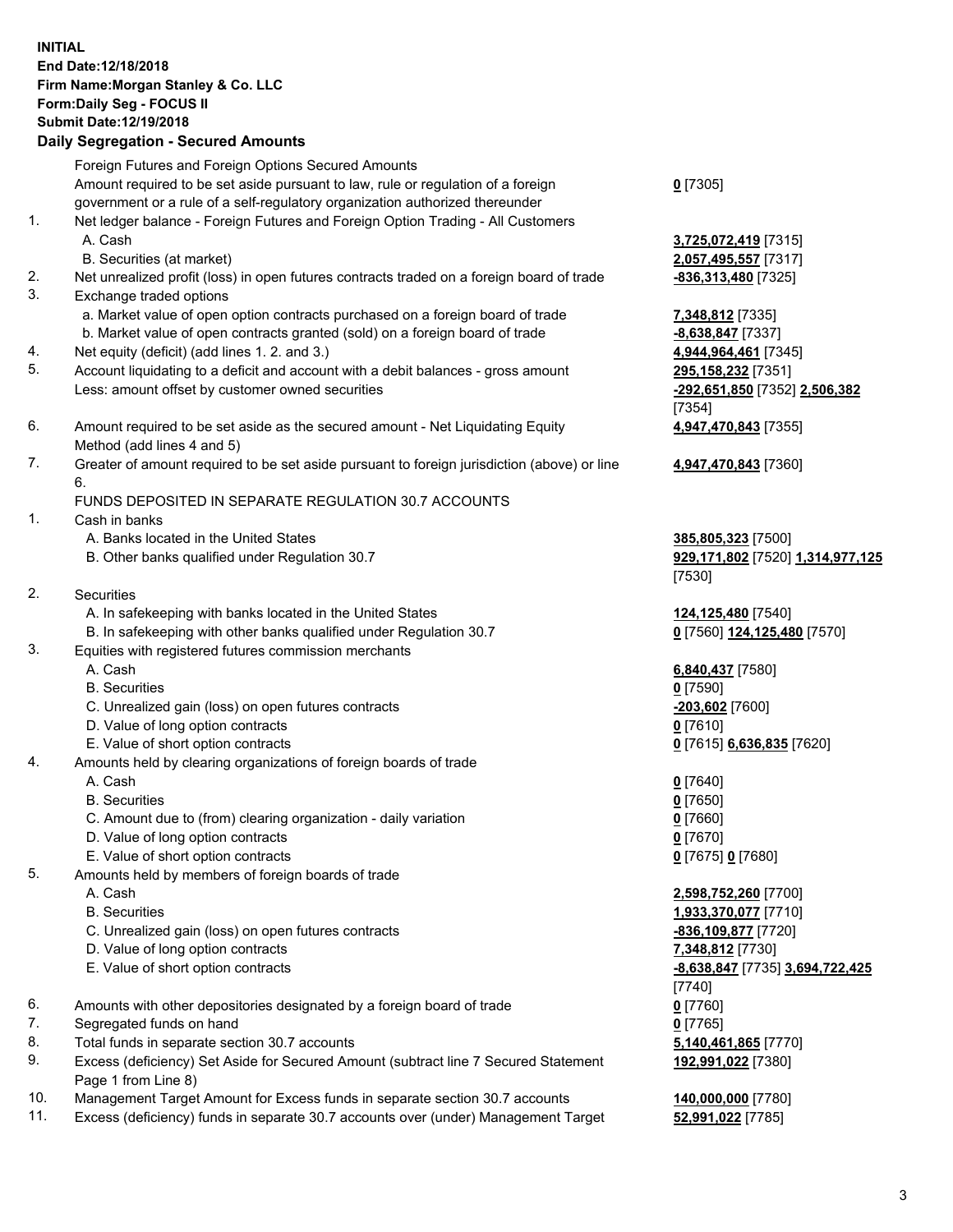**INITIAL End Date:12/18/2018 Firm Name:Morgan Stanley & Co. LLC Form:Daily Seg - FOCUS II Submit Date:12/19/2018 Daily Segregation - Segregation Statement** SEGREGATION REQUIREMENTS(Section 4d(2) of the CEAct) 1. Net ledger balance A. Cash **10,575,154,360** [7010] B. Securities (at market) **6,340,073,474** [7020] 2. Net unrealized profit (loss) in open futures contracts traded on a contract market **355,432,832** [7030] 3. Exchange traded options A. Add market value of open option contracts purchased on a contract market **306,863,526** [7032] B. Deduct market value of open option contracts granted (sold) on a contract market **-445,366,614** [7033] 4. Net equity (deficit) (add lines 1, 2 and 3) **17,132,157,578** [7040] 5. Accounts liquidating to a deficit and accounts with debit balances - gross amount **426,914,618** [7045] Less: amount offset by customer securities **-420,613,645** [7047] **6,300,973** [7050] 6. Amount required to be segregated (add lines 4 and 5) **17,138,458,551** [7060] FUNDS IN SEGREGATED ACCOUNTS 7. Deposited in segregated funds bank accounts A. Cash **4,834,920,714** [7070] B. Securities representing investments of customers' funds (at market) **0** [7080] C. Securities held for particular customers or option customers in lieu of cash (at market) **582,423,355** [7090] 8. Margins on deposit with derivatives clearing organizations of contract markets A. Cash **6,543,845,702** [7100] B. Securities representing investments of customers' funds (at market) **0** [7110] C. Securities held for particular customers or option customers in lieu of cash (at market) **5,757,650,119** [7120] 9. Net settlement from (to) derivatives clearing organizations of contract markets **-130,152,188** [7130] 10. Exchange traded options A. Value of open long option contracts **306,863,526** [7132] B. Value of open short option contracts **-445,366,614** [7133] 11. Net equities with other FCMs A. Net liquidating equity **9,334,511** [7140] B. Securities representing investments of customers' funds (at market) **0** [7160] C. Securities held for particular customers or option customers in lieu of cash (at market) **0** [7170] 12. Segregated funds on hand **0** [7150] 13. Total amount in segregation (add lines 7 through 12) **17,459,519,125** [7180] 14. Excess (deficiency) funds in segregation (subtract line 6 from line 13) **321,060,574** [7190]

- 15. Management Target Amount for Excess funds in segregation **280,000,000** [7194]
- 16. Excess (deficiency) funds in segregation over (under) Management Target Amount Excess

**41,060,574** [7198]